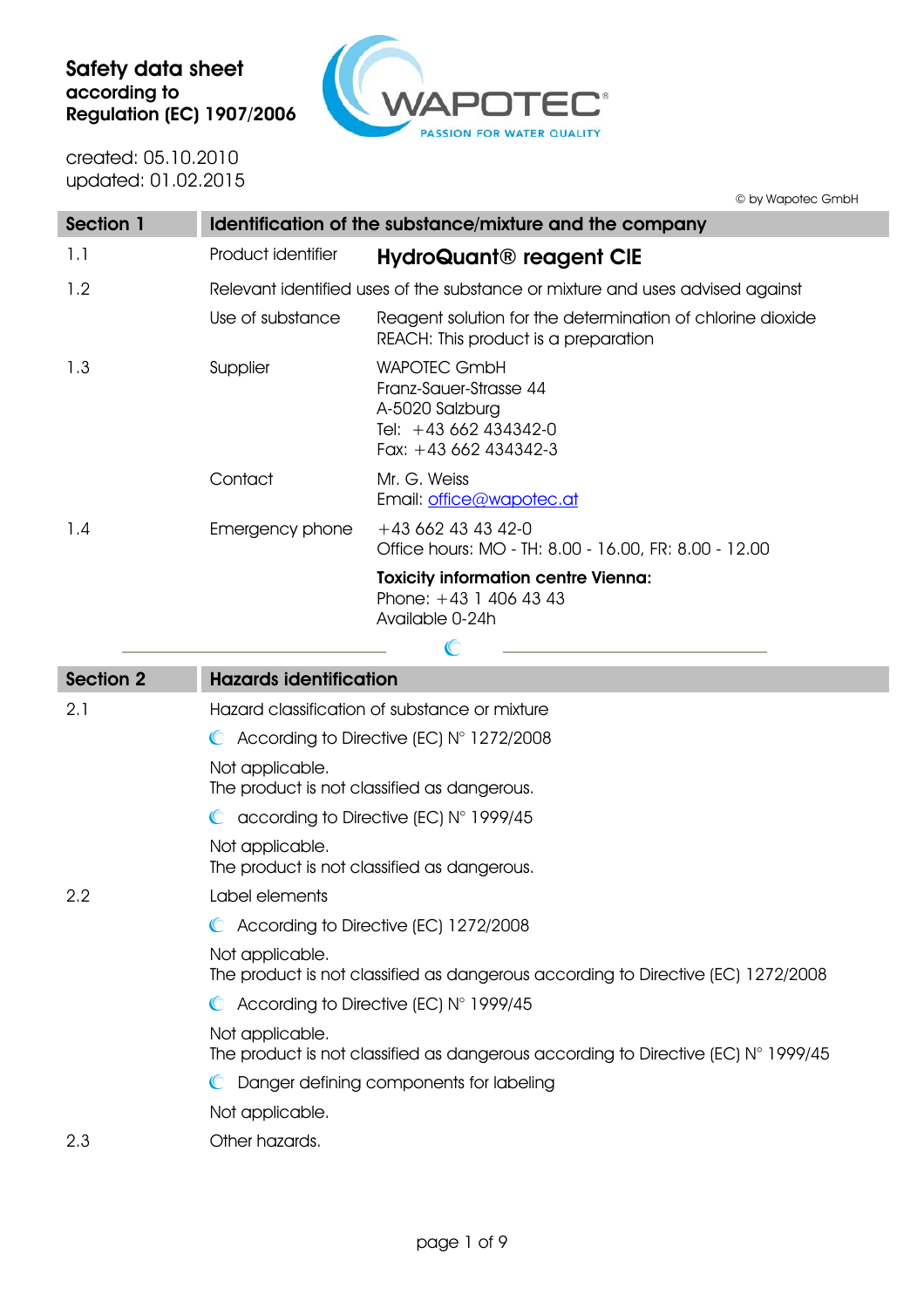

## Not applicable.

| <b>Section 3</b> | <b>Composition/information on ingredients</b>                                                                                                            |
|------------------|----------------------------------------------------------------------------------------------------------------------------------------------------------|
| 3.2              | <b>Mixtures</b>                                                                                                                                          |
|                  | C Chemical characteristics                                                                                                                               |
|                  | Aromatic aqueous solution<br>$CAS-N^\circ$ .<br>$EC-N^\circ$ .                                                                                           |
|                  | C Dangerous ingredients:                                                                                                                                 |
|                  | Not applicable.                                                                                                                                          |
|                  | C Other information                                                                                                                                      |
|                  | Not applicable.                                                                                                                                          |
|                  | C                                                                                                                                                        |
| <b>Section 4</b> | <b>First-aid measures</b>                                                                                                                                |
| 4.1              | Description of first aid measures                                                                                                                        |
|                  | C After inhalation                                                                                                                                       |
|                  | Move affected person immediately to fresh air. Consult doctor.                                                                                           |
|                  | After skin contact                                                                                                                                       |
|                  | After skin contact, wash immediately with plenty of water, remove contaminated<br>clothing immediately. In case of symptoms consult doctor.              |
|                  | C After eye contact                                                                                                                                      |
|                  | After eye contact, rinse eye for several minutes (at least 10 minutes) under running<br>water holding eye lids open. In case of symptoms consult doctor. |
|                  | After ingestion                                                                                                                                          |

Immediately give plenty of water (400-500 ml), avoid vomiting Do not attempt to neutralize. Get medical advice immediately.

- 4.2 Most important symptoms and effects, acute and delayed
	- No further relevant information available.
- 4.3 Indications for immediate medical attention or special treatment needed
	- No further relevant information available.

| <b>Section 5</b> | <b>Fire-fighting measures</b>                        |
|------------------|------------------------------------------------------|
| 5.1              | Extinguishing media                                  |
|                  | C Suitable extinguishing media                       |
|                  | Adapt extinguishing measures to suit the environment |

 $\mathbb{C}$ 

Unsuitable extinguishing media for safety reasons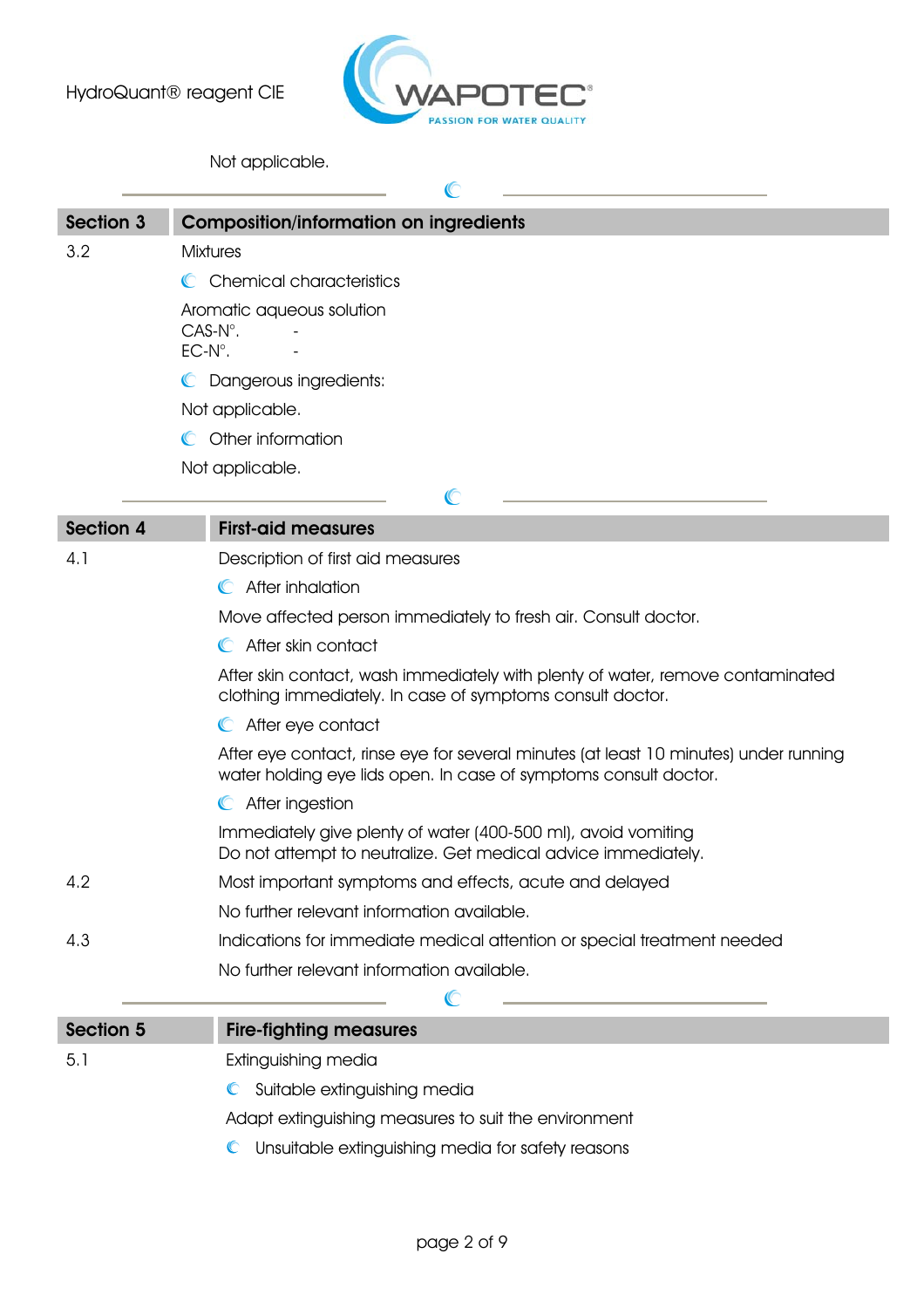

No data available.

## 5.2 Special hazards arising from the substance or mixture

Not combustible.

Ambient fire may liberate hazardous vapors.

- 5.3 Special protective actions for fire-fighters
	- C Special protective equipment

Wear self-contained breathing apparatus. Wear full protective suit.

Additional information

Prevent fire extinguishing water from contaminating surface water or the ground water system. Suppress gases/vapors/mists with a water spray jet.

| Section 6 | <b>Accidental release measures</b>                                                                   |
|-----------|------------------------------------------------------------------------------------------------------|
| 6.1       | Personal precautions, protective equipment and suitable emergency procedures.                        |
|           | Do not inhale vapors/aerosols. Avoid substance contact. Ensure adequate ventilation.                 |
| 6.2       | Environmental precautions                                                                            |
|           | Do not empty into drains.                                                                            |
| 6.3       | Measures for cleaning/collecting:                                                                    |
|           | Take up with liquid-absorbent and neutralizing material.<br>Forward for disposal.<br>Final cleaning. |
| 6.4       | Additional information                                                                               |
|           | Information on protective measures see section 8<br>Information on disposal see section 13           |
|           |                                                                                                      |

 $\mathbb{C}$ 

| Section 7 | <b>Handling and storage</b>                                                                                            |
|-----------|------------------------------------------------------------------------------------------------------------------------|
| 7.1       | Precautions for safe handling                                                                                          |
|           | Observe advice on the label or analysis specification.                                                                 |
| 7.2       | Conditions for safe storage including any incompatibilities                                                            |
|           | Store container tightly closed.                                                                                        |
|           | C Fire and explosion protection measures                                                                               |
|           | No particular protection measures necessary. Do not smoke.                                                             |
|           | C Design of storage rooms and container                                                                                |
|           | Store in a cool location.<br>Protect from heat and direct sunlight.<br>Protect from humidity and keep away from water. |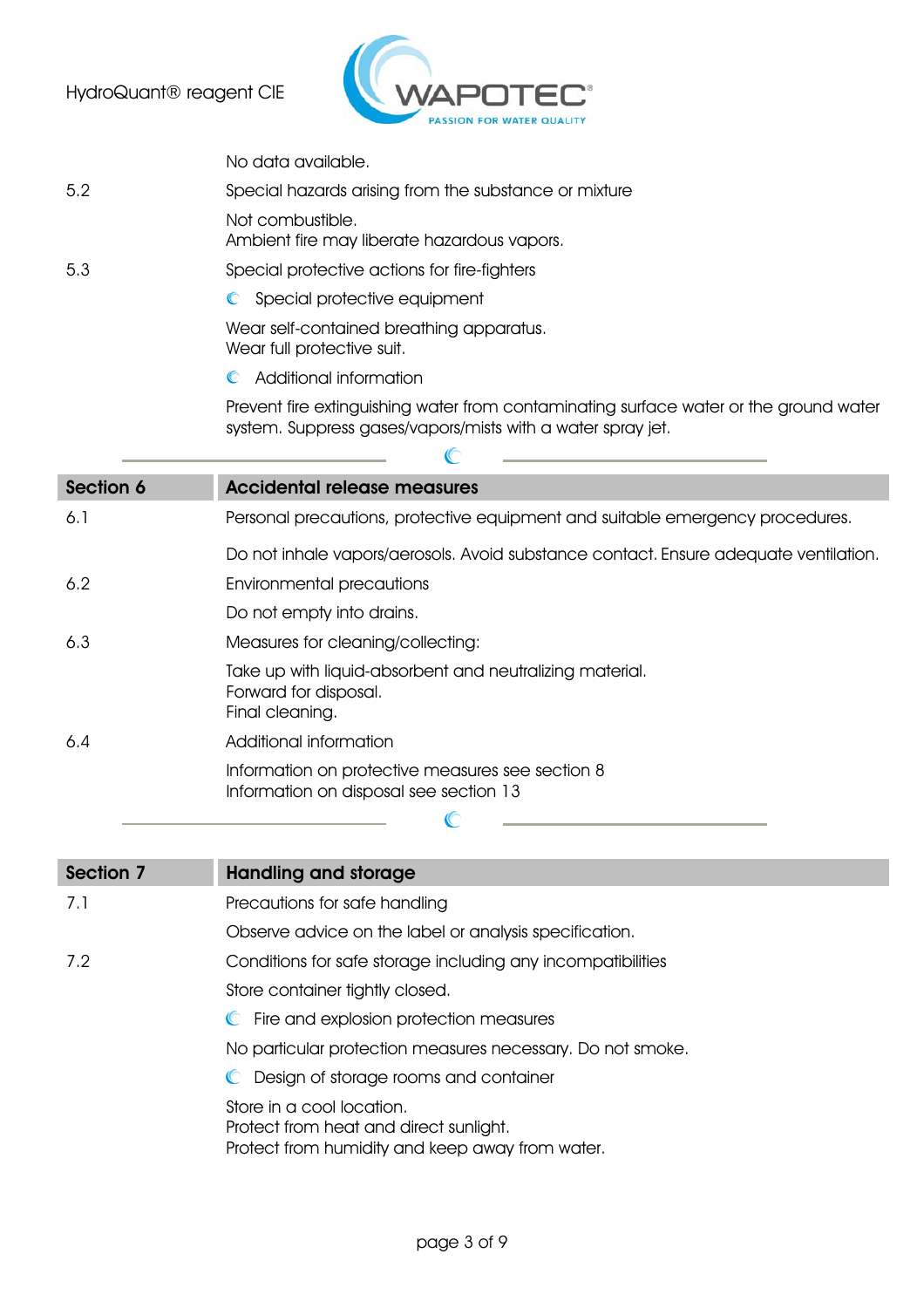

Protect from the effects of light. Store under dry and cool conditions. Store in a tightly closed container

- C Recommended storage temperature:  $+5^{\circ}$ C to  $+20^{\circ}$ C, protect from sun
- **C** Material incompatibility

No material incompatibility known.

- VbF class: Not applicable.
- 7.3 Specific end uses

 Reagent solution for the determination of chlorine dioxide.  $\mathbb{C}$ 

| <b>Section 8</b> | <b>Exposure controls and personal protection</b>                                                                                                                                                                                                                                  |
|------------------|-----------------------------------------------------------------------------------------------------------------------------------------------------------------------------------------------------------------------------------------------------------------------------------|
| 8.1              | Control parameters                                                                                                                                                                                                                                                                |
|                  | The product does not contain relevant quantities of substances with monitored limits<br>based on the workplace.                                                                                                                                                                   |
| 8.2              | Exposure controls                                                                                                                                                                                                                                                                 |
|                  | C General protective and hygiene measures                                                                                                                                                                                                                                         |
|                  | Follow usual precautions when dealing with chemicals. Keep away from food, drinks<br>and feed stuff. Do not eat or drink at work, wash hands before breaks and end of work.<br>Change contaminated work wear and clean it before the next wearing. Preventive skin<br>protection. |
|                  | Protective equipment should be selected specifically for the working place, depending<br>on concentration and quantity of the hazardous substances handled. The resistance of<br>the protective clothing to chemicals should be ascertained with the respective supplier.         |
|                  | <b>C</b> Respiratory protection                                                                                                                                                                                                                                                   |
|                  | Necessary with appearance of vapors/aerosols. Recommended filter : Filter type E                                                                                                                                                                                                  |
|                  | C Hand protection                                                                                                                                                                                                                                                                 |
|                  | Wear protective gloves.<br>Suitable glove material e.g. nitrile rubber (recommended thickness of the material: $\geq$<br>0.11 mm permeation level $6 > 480$ min)                                                                                                                  |
|                  | The selection of suitable gloves not only depends on the material, but also on other<br>quality characteristics and varies from manufacturer to manufacturer. The final<br>selection of the glove material must be carried out on the basis of penetration times.                 |
|                  | Eye protection<br>$\mathbb{C}$                                                                                                                                                                                                                                                    |
|                  | Tightly sealed goggles                                                                                                                                                                                                                                                            |
|                  | C Personal protection                                                                                                                                                                                                                                                             |
|                  | Wear acid proof protective clothing.<br>Preventive skin protection, wash hands and face after working with substance.                                                                                                                                                             |
|                  | Environmental exposure controls<br>$\mathbb C$                                                                                                                                                                                                                                    |
|                  | Do not empty into canalization/surface water/ground water. If the product                                                                                                                                                                                                         |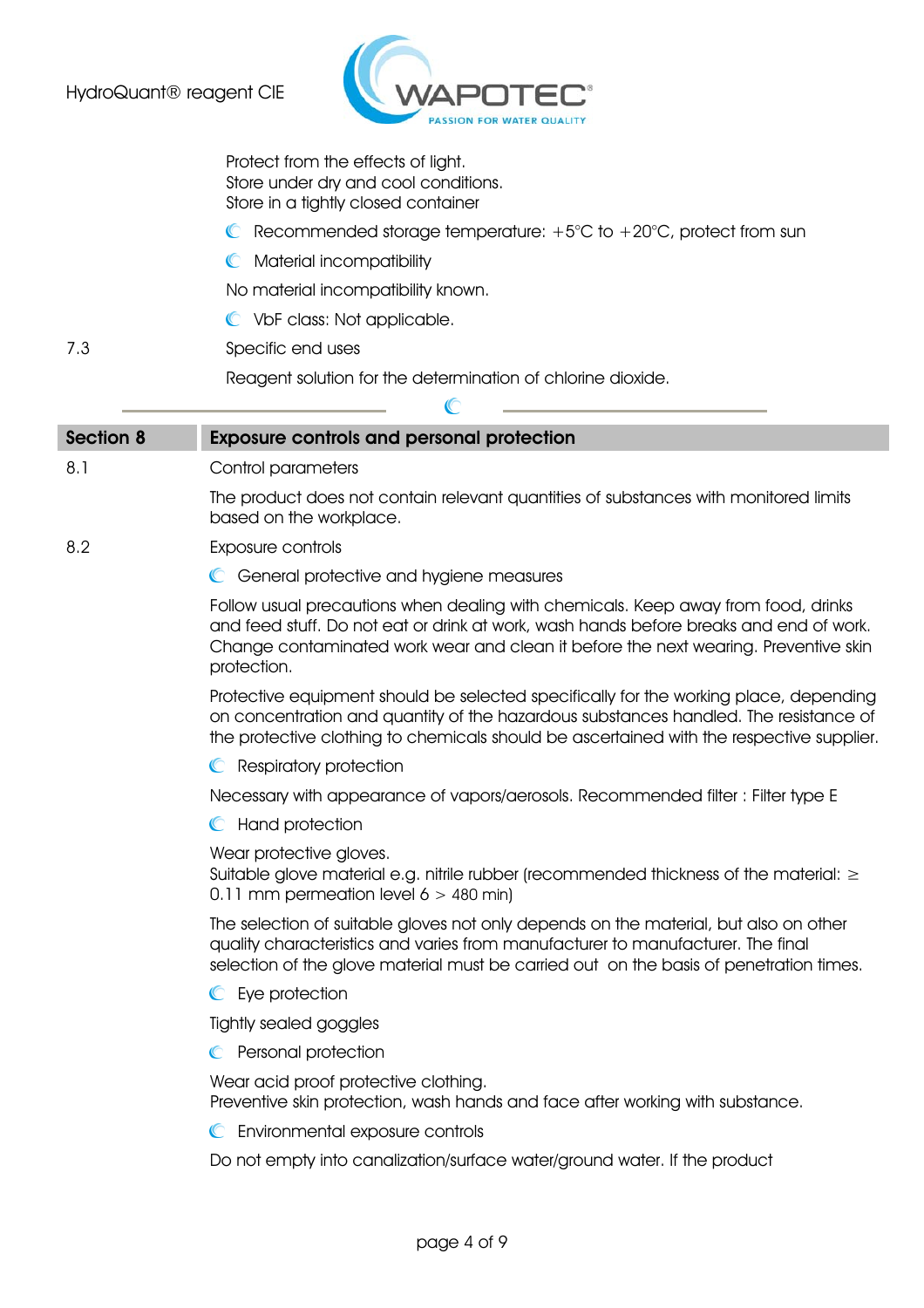

contaminates lakes, rivers or sewages, inform appropriate authorities in accordance with local regulations.

| Section 9 | <b>Physical and chemical properties</b>               |                               |
|-----------|-------------------------------------------------------|-------------------------------|
| 9.1       | Information on basic physical and chemical properties |                               |
|           | Appearance                                            | liquid                        |
|           | Color                                                 | colorless                     |
|           | Odor                                                  | odorless                      |
|           | Odor threshold                                        | not available                 |
|           | pH-value (20°C)                                       | $6 - 7$                       |
|           | Melting point                                         | not available                 |
|           | Boiling point / Boiling range                         | appr. 100°C                   |
|           | Flash point                                           | not applicable                |
|           | Evaporation rate                                      | not available                 |
|           | Flammability                                          | product is not flammable      |
|           | Upper explosion limit                                 | not available                 |
|           | Lower explosion limit                                 | not available                 |
|           | Vapor pressure (20°C)                                 | appr. 15 mbar                 |
|           | Density (20°C)                                        | 1.05 $g/cm^{3}$               |
|           | Solubility in water (20°C)                            | Soluble, miscible as required |
|           | Partition coefficient:<br>n-octanol-water             | not available                 |
|           | Ignition temperature                                  | not available                 |
|           | Decomposition temperature                             | not available                 |
|           | Viscosity $(20^{\circ}C)$                             | not available                 |
|           | <b>Explosive properties</b>                           | product is not explosive      |
|           | Oxidizing properties                                  | not available                 |
| 9.2.      | Other information                                     |                               |
|           | None.                                                 |                               |
|           |                                                       |                               |

| Section 10 | <b>Stability and reactivity</b> |
|------------|---------------------------------|
| 10.1       | Reactivity                      |
|            | No data available.              |
| 10.2       | Chemical stability              |
|            | No data available.              |
|            |                                 |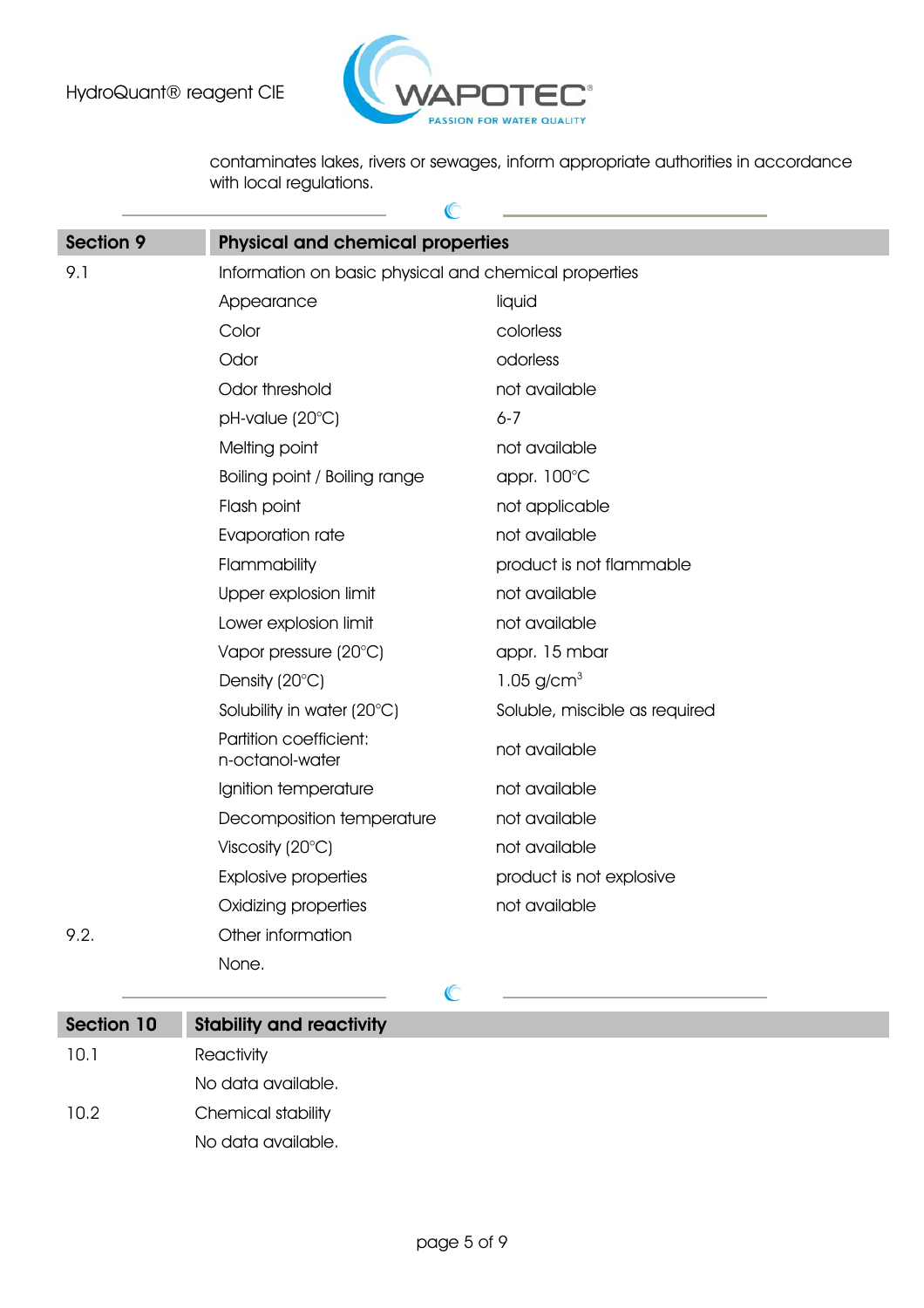

| 10.3       | Possibility of hazardous reactions                 |
|------------|----------------------------------------------------|
|            | No data available.                                 |
| 10.4       | Conditions to avoid                                |
|            | Avoid extreme temperatures.                        |
| 10.5       | Incompatible material                              |
|            | Avoid strongly oxidizing agents.                   |
| 10.6       | Hazardous decomposition products                   |
|            | Hazardous products of decomposition are not known. |
|            |                                                    |
| Section 11 | <b>Toxicological information</b>                   |
|            |                                                    |

11.1 Information on toxicological effects

 $\mathbb{C}$  LD/LC<sub>50</sub> values of individual components relevant for classification (literature values)

Oral - LD50 rat

Dose: 10000 mg/kg (related to pure substance) (IUCLID)

- **C** Primary irritant effect
- Skin: none
- Eye: none
- **C** Sensitization

No sensitizing effects known.

C Cancerogenity

The product does not contain any ingredients at a concentration equal or higher than 0,1%, being listed as carcinogen at the International Agency for Cancer Research (IARC) or the American Conference for Governmental Industrial Hygienic (ACGIH).

**C** Mutagenicity

The product does not contain any ingredients at a concentration equal or higher than 0.1%, being classified as mutagen.

**C** Reproductive toxicity

The product does not contain any ingredients at a concentration equal or higher than 0.1%, being classified as reprotoxic.

**C** Additional information:

Observe the general safety regulations when handling chemicals.

 $\mathbb{C}$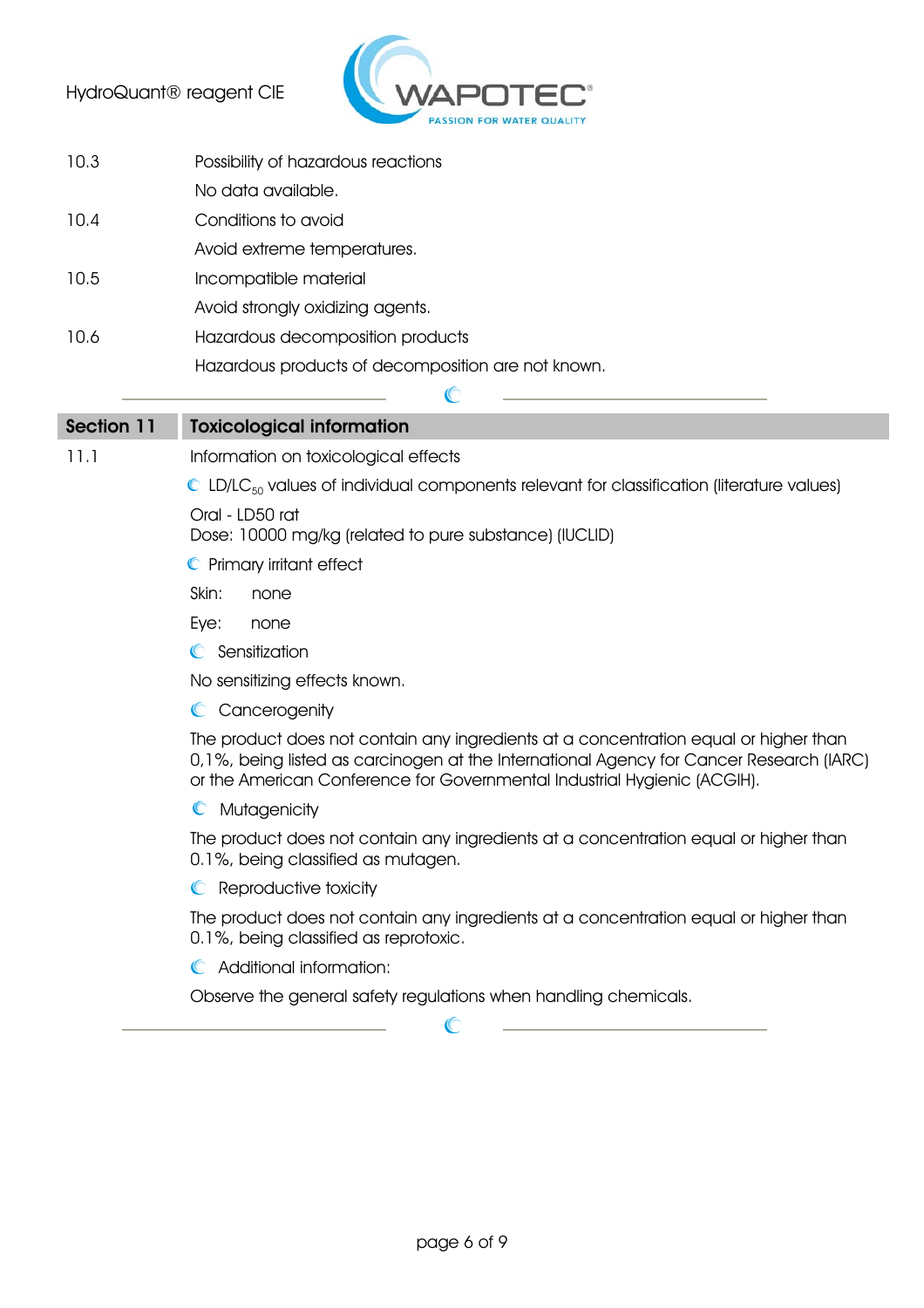

| <b>Section 12</b> | <b>Ecological information</b>                                                                                                                                                                                                                                                                                                                                                               |
|-------------------|---------------------------------------------------------------------------------------------------------------------------------------------------------------------------------------------------------------------------------------------------------------------------------------------------------------------------------------------------------------------------------------------|
| 12.1              | Toxicity                                                                                                                                                                                                                                                                                                                                                                                    |
|                   | Quantitative data on the toxicity of this product are not available.                                                                                                                                                                                                                                                                                                                        |
| 12.2              | Persistence and degradability                                                                                                                                                                                                                                                                                                                                                               |
|                   | No relevant information available.                                                                                                                                                                                                                                                                                                                                                          |
| 12.3              | <b>Bioaccumulation potential</b>                                                                                                                                                                                                                                                                                                                                                            |
|                   | No relevant information available.                                                                                                                                                                                                                                                                                                                                                          |
| 12.4              | Mobility in soil                                                                                                                                                                                                                                                                                                                                                                            |
|                   | No relevant information available.                                                                                                                                                                                                                                                                                                                                                          |
| 12.5              | Results of PBT- and vPvB-assessment                                                                                                                                                                                                                                                                                                                                                         |
|                   | No data available.                                                                                                                                                                                                                                                                                                                                                                          |
| 12.6              | Other adverse effects                                                                                                                                                                                                                                                                                                                                                                       |
|                   | No adverse effects known. Product does not contain organically bound halogen.                                                                                                                                                                                                                                                                                                               |
|                   | C                                                                                                                                                                                                                                                                                                                                                                                           |
| <b>Section 13</b> | <b>Disposal considerations</b>                                                                                                                                                                                                                                                                                                                                                              |
| 13.1              | C Waste treatment methods                                                                                                                                                                                                                                                                                                                                                                   |
|                   | Product can be discharged directly to the local sewage system if diluted with large<br>amounts of water and if in the absence of mandatory legal provisions to the contrary.<br>Chemicals must be disposed of in compliance with national and regional regulations.<br>Under www.retrologistik.de you will find country- and substance-specific information as<br>well as contact partners. |
|                   | Waste key number                                                                                                                                                                                                                                                                                                                                                                            |
|                   | Not applicable.                                                                                                                                                                                                                                                                                                                                                                             |
|                   | Waste name                                                                                                                                                                                                                                                                                                                                                                                  |
|                   | Not applicable.                                                                                                                                                                                                                                                                                                                                                                             |
|                   | European waste catalogue                                                                                                                                                                                                                                                                                                                                                                    |
|                   | EWC-waste key is source-related.<br>The decision is up to the enduser.                                                                                                                                                                                                                                                                                                                      |
|                   | Contaminated packaging material                                                                                                                                                                                                                                                                                                                                                             |
|                   | Chemicals must be disposed of in compliance with national and regional regulations.<br>Under www.retrologistik.de you will find country- and substance-specific information as<br>well as contact partners.                                                                                                                                                                                 |
|                   | C                                                                                                                                                                                                                                                                                                                                                                                           |
| Section 14        | <b>Transport information</b>                                                                                                                                                                                                                                                                                                                                                                |
| 14.1              | <b>UN-Number</b>                                                                                                                                                                                                                                                                                                                                                                            |

Not applicable.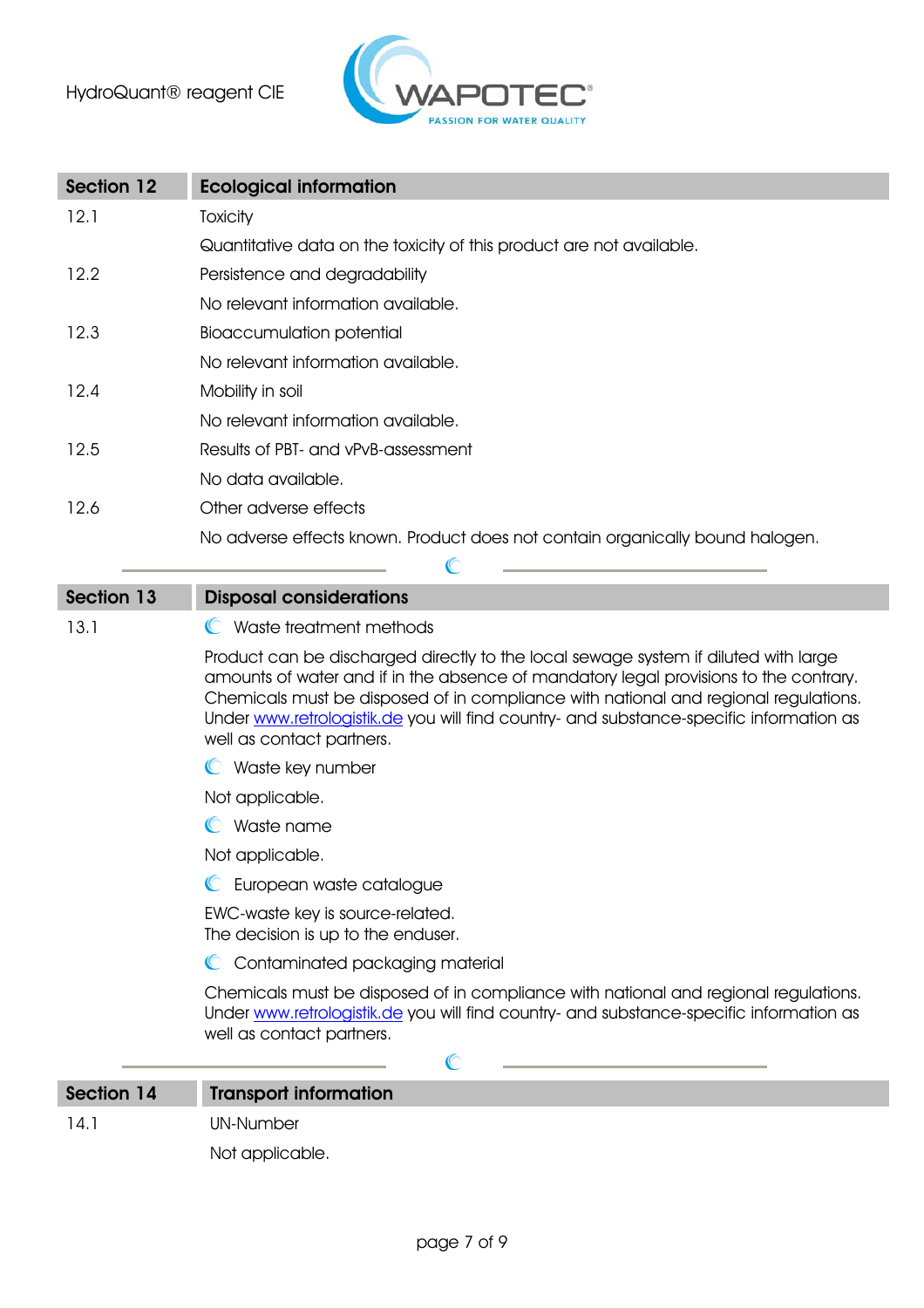

| 14.2       | Proper UN-shipping name                                                                                                                                                                        |
|------------|------------------------------------------------------------------------------------------------------------------------------------------------------------------------------------------------|
|            | Not applicable.                                                                                                                                                                                |
| 14.3       | Transport hazard class                                                                                                                                                                         |
|            | Not applicable.                                                                                                                                                                                |
| 14.4       | Packaging group                                                                                                                                                                                |
|            | Not applicable.                                                                                                                                                                                |
| 14.5       | <b>Environmental hazards</b>                                                                                                                                                                   |
|            | Not applicable.                                                                                                                                                                                |
| 14.6       | Special precautions for the user                                                                                                                                                               |
|            | Not applicable.                                                                                                                                                                                |
| 14.7       | Transport in bulk according to Annex II of MARPOL agreement 73/78 and according to<br><b>IBC-Code</b>                                                                                          |
|            | Not applicable.                                                                                                                                                                                |
|            |                                                                                                                                                                                                |
|            | $\mathbb{C}$                                                                                                                                                                                   |
| Section 15 | <b>Regulatory information</b>                                                                                                                                                                  |
| 15.1       | Safety-, health-, ambient- and legislation specific instructions for substance or mixture                                                                                                      |
|            | This safety data sheet complies with the Regulations (EC) Reach $N^{\circ}$ 1907/2006.                                                                                                         |
|            | <b>National regulations:</b>                                                                                                                                                                   |
|            | Austria:                                                                                                                                                                                       |
|            | $\mathbb{C}$<br>Labeling according to BGBI II 2000/81 ChemV 1999.                                                                                                                              |
|            | The product is not classified and does not require hazards identification.<br>C<br>ChemG 1996-amendment 2011.<br>This product is not classified hazardous (no hazardous preparation) according |

15.2 Chemical safety assessment

Not applicable.

## Section 16 Other information

The information provided on this SDS is correct to the best of our knowledge and information, but not to be considered as warranty or quality specification nor creates contractual relationship. The information given is designed only as a guidance for safe handling.

 $\mathbb{C}$ 

Since unknown risk potentials can never be completely ruled out, the product should be handled with the usual care when dealing with chemicals and only for the uses listed in Section 1.

Relevant H-phrases

Not applicable.